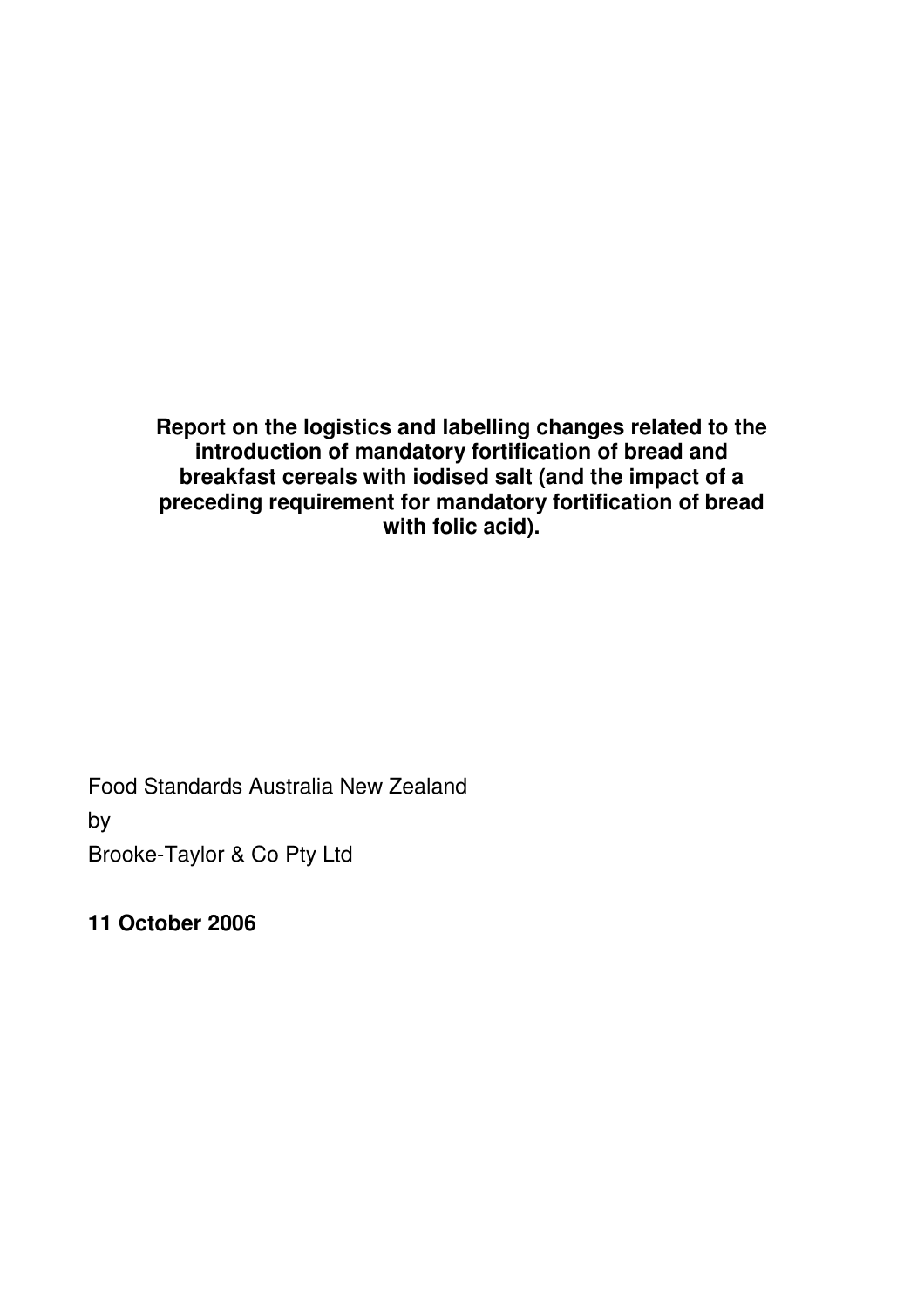# **Introduction**

Food Standards Australia New Zealand (FSANZ) has proposed the mandatory fortification of bread with folic acid in Australia and New Zealand (P295). In a similar but unrelated proposal, FSANZ has proposed the mandatory fortification of bread and breakfast cereals with iodine, through the replacement of added salt with iodised salt (P230). Both of these proposals if adopted will require manufacturers of the relevant products, ingoing premixes and manufacturers of products in which bread or cereals are compound ingredients<sup>1</sup>, to make changes to labels and associated product documentation to identify the new components in their ingredient lists. The report also examines the potential for manufacturers to directly fortify foods with iodine in situations where there system of adding salt is not compatible with the use of iodised salt.

In the Final Assessment Report for P295 (folic acid fortification), FSANZ has proposed that the standard requiring mandatory fortification of bread with folic acid have a 15 month implementation period from the date of gazettal. Between gazettal and this final date, fortification could be undertaken on a voluntary basis, thereby affording Industry with capacity to phase in the change.

The Draft Assessment Report for P230 (iodine fortification) has proposed that mandatory fortification of bread and breakfast cereal commence 12 months after gazettal. It is currently expected by FSANZ that P230 is likely to be gazetted 3 months after P295. This effectively provides a 12 month change over period for any baker wishing to align the introduction of both folic acid and iodised salt.

In contrast, industry has requested a substantially longer period of time to implement the new mandatory compositional requirements and associated labelling. Industry has also identified a number of other proposals in the FSANZ system (eg changes in response to the revised Nutrient Reference Values and Nutrition, Health and related claims) that are likely to require further changes to existing food labels. Periods of time of between 2-4 years have been suggested by industry to enable them to integrate the implementation of these labelling changes.

# **The industry**

### **Salt producers**

The principal manufacturers of salt for food use in Australia are:

- Cheetham Salt, Australia,
- Western Salt Refinery, Western Australia
- Dominion Salt, New Zealand

Salt manufacturers in both countries have indicated that they would require 6-12 months, following gazettal of a requirement for mandatory replacement of salt with iodised salt in bread and breakfast cereals, to enable them to upgrade plant and equipment to meet

 $\frac{1}{1}$  A compound ingredient means an ingredient of a food which is itself made from two or more ingredients. Standard 1.2.4 of the Code requires the components of a compound ingredient to be labelled where the amount of compound ingredient in the food is 5 % or more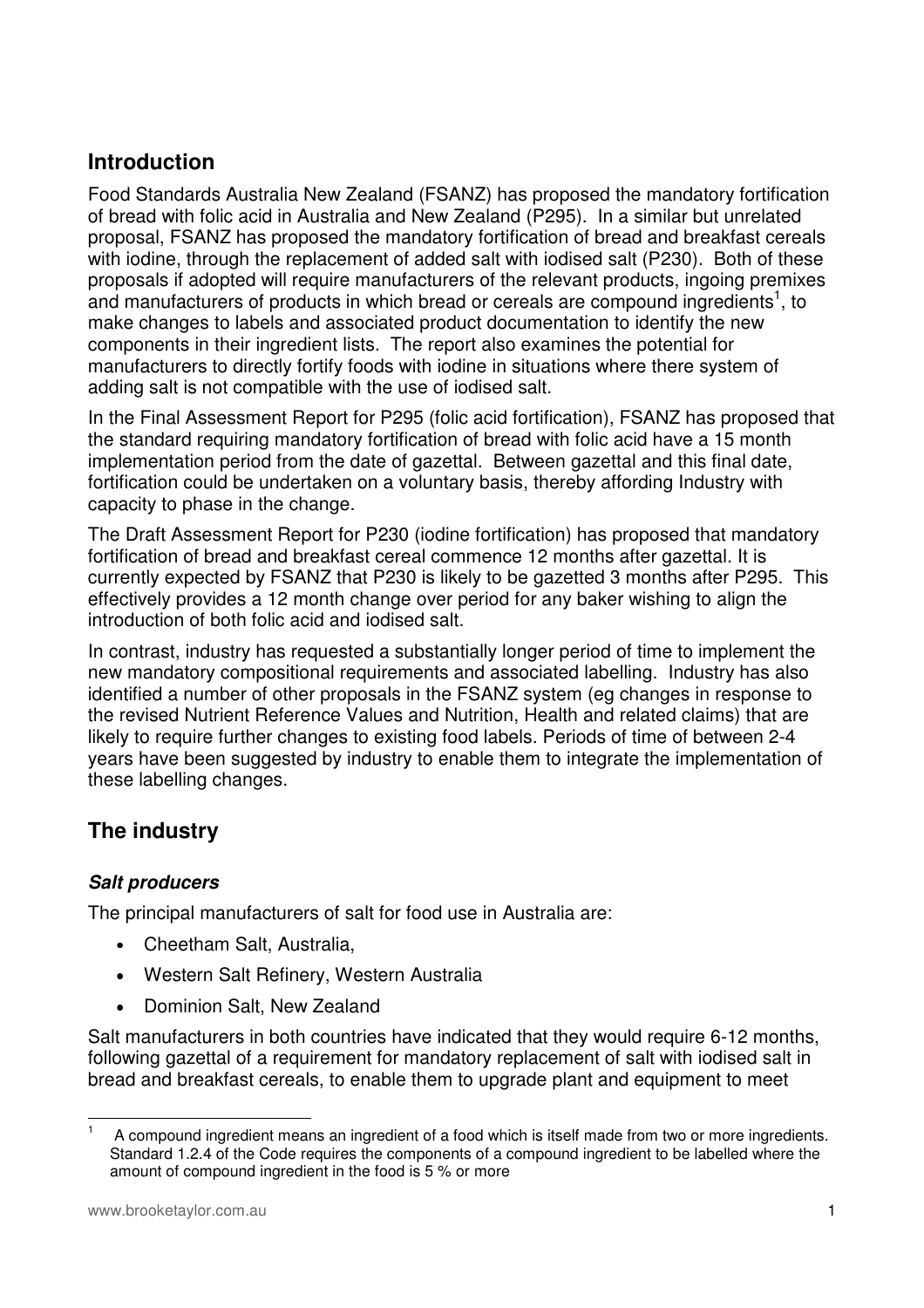demand for iodised salt.

### **Food Manufacturers**

#### **Bakers**

The market share in both countries has been estimated as indicated below:

|                                             | Australia <sup>2</sup> . | New Zealand <sup>3</sup> |
|---------------------------------------------|--------------------------|--------------------------|
| <b>Plant bakers</b>                         | 61%                      | 60%                      |
| Supermarket in-store & franchised<br>bakers | 34%                      | $30\%$                   |
| Independent and artisan bakers              | 5%                       | 10%                      |

The principal plant bakers in both countries are George Weston Foods (Tip Top) and Goodman Fielder. The leading supermarket own brand bread is also manufactured by these bakers.

Many bakeries use premixes, containing the specialty flours and other components, to produce a range of different products from a generic bread mix. This enables bakeries, and especially small bakeries, to reliably produce a wide range of breads in relatively labour intensive circumstances. Premixes may provide an effective vehicle for the mandatory addition of iodised salt to bread. There are 3 principal manufacturers of premixes for bakers in both Australia and New Zealand:

- Bakels
- Cereform (a division of George Weston Foods)
- Cerol (owned by Cereform)

#### **Breakfast cereal manufacturers**

The principal manufacturers of breakfast cereals in Australia and New Zealand are:

- Kellogg
- Sanitarium
- Uncle Tobys /Nestle
- Hubbards (New Zealand)
- Lowans (Australia)
- Greens (Australia)

Food manufacturers, especially bakers and bakery pre-mix manufacturers have overwhelmingly expressed concern that the two proposed sets of mandatory compositional changes, for folic acid and iodised salt, should be coordinated by FSANZ so that they are able to minimise costs and disruption by only making one labelling change to meet the

 $\frac{1}{2}$  2000 production in the Australian bread industry as reported in The Australian Baking Industry – A Profile. Australian Government, Canberra 2003.

<sup>3</sup> Market share estimated by the New Zealand Association of Bakers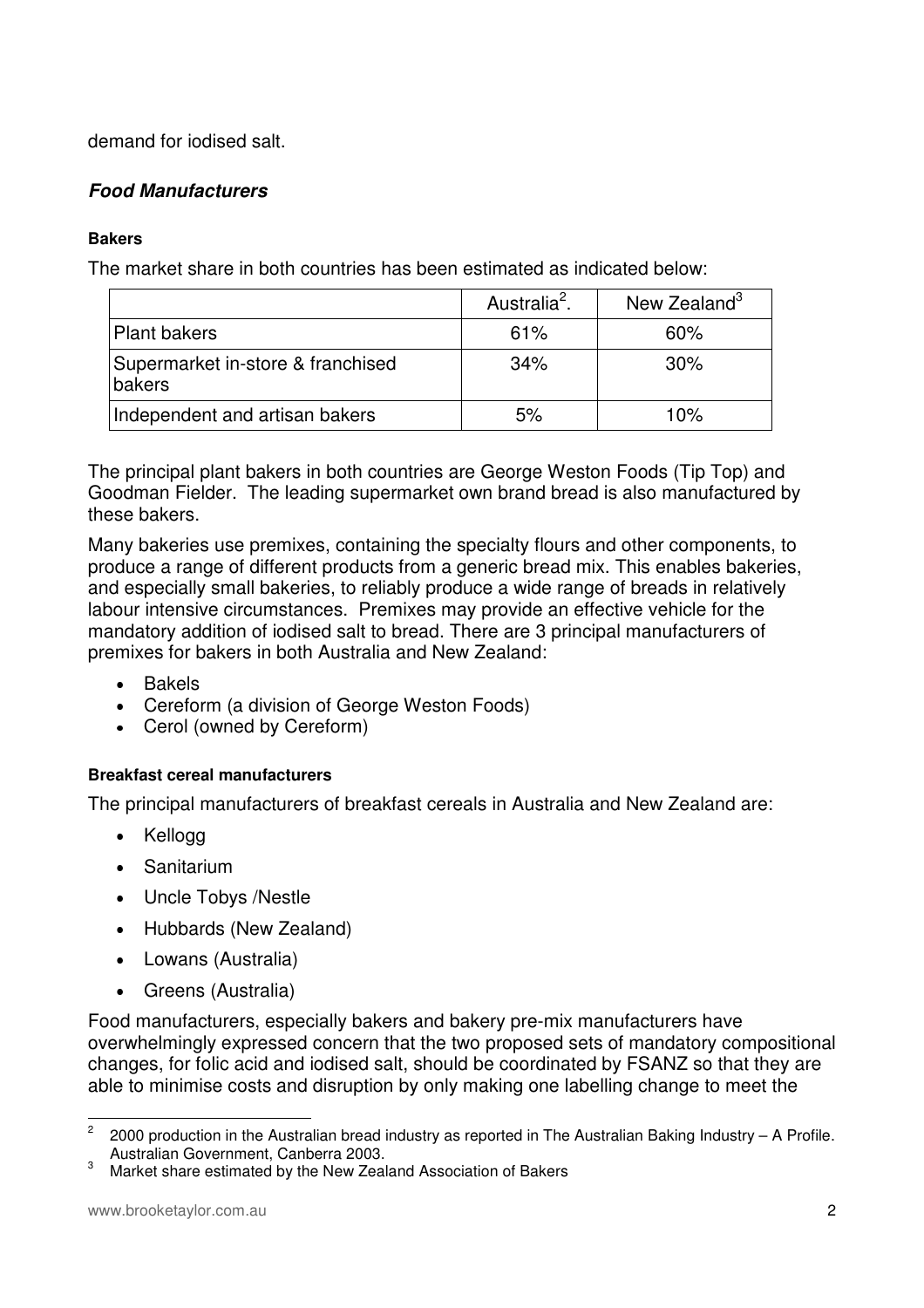needs of both proposals. In the course of consultations with industry members, the prospect of further mandatory labelling changes, to Nutrition Information Panels and related to the introduction of a Nutrition, Health and Related Claims regime were foreshadowed. It was suggested by a number of manufacturers that industry be allowed to consolidate all of these changes, rather than having to make one change in the near future and a further change about a year later.

A majority of industry personnel consulted highlighted the logistical problems associated with labelling changes across a large number of products, in particular, the need to obtain internal company clearance for all of the revised labels concerned and the need to review associated information, such as product information sheets that are often provided to wholesale customers. In the case of foods which are destined to be used as compound ingredients in other foods (e.g. breadcrumbs) the need to coordinate the compositional and labelling changes with client businesses, which would also have to change labels, was also highlighted as a further complexity.

The cost of the associated changes depends upon the complexity of the labels (eg the number of colours involved and the nature of the artwork) and the number of plates to be changed. Packaging manufacturers identified the cost of a single design change on plate as starting from A\$200 and NZ\$600 in Australia and New Zealand, respectively. The typical total cost of a new plate was estimated at A\$1000 or NZ\$1500.

Recently, Australian food manufacturers have been voluntarily revising their labels to include % daily intake of various dietary components (%DI). One manufacturer volunteered that the introduction of %DI had taken them, to date, approximately 8 months to implement ,from project approval to %DIs appearing on packaging, and that there were still some SKUs (stock keeping units - an identifier used by merchants to permit the systematic tracking of products and services offered to customers) in their range that had not been changed yet. Furthermore, the carton stocks were managed during this period so as to ensure no write downs. The cost of this managed labelling update was estimated by the manufacturer at A\$120,000 for retail packaging only (ie not including food service bulk items). The project also required significant personnel input at many levels for both the manufacturer and key suppliers. The manufacturer suggested that this experience proved a good model for the labelling changes associated with the proposed iodine fortification change but pointed out that in the case of a compositional change the workload would be significantly greater as it would be necessary to obtain internal company approval for both for the artwork changes and also for the manufacturing/compositional change for each product. Another manufacturer estimated the cost of artwork changes for 120 SKUs of packaging at A\$200,000, before consideration of write downs. One New Zealand packaging manufacturer drew on the experience of a recent labelling change across the entire product range for a client manufacturer to put the typical cost for the proposed changes at NZ\$400,000. Packaging manufacturers consulted believed that they would be able to process the required changes for all current clients within the time frames envisaged. However, there was a concern from some food manufacturers that if the time allowed was too short that this would be at a premium cost.

It was also identified that in most cases, a business would undertake the change associated with mandatory fortification, e.g. the change from regular salt to iodised salt, throughout a manufacturing site, and possibly all the businesses' manufacturing sites, on a single day. In this situation, because a business would be unlikely to be able to coordinate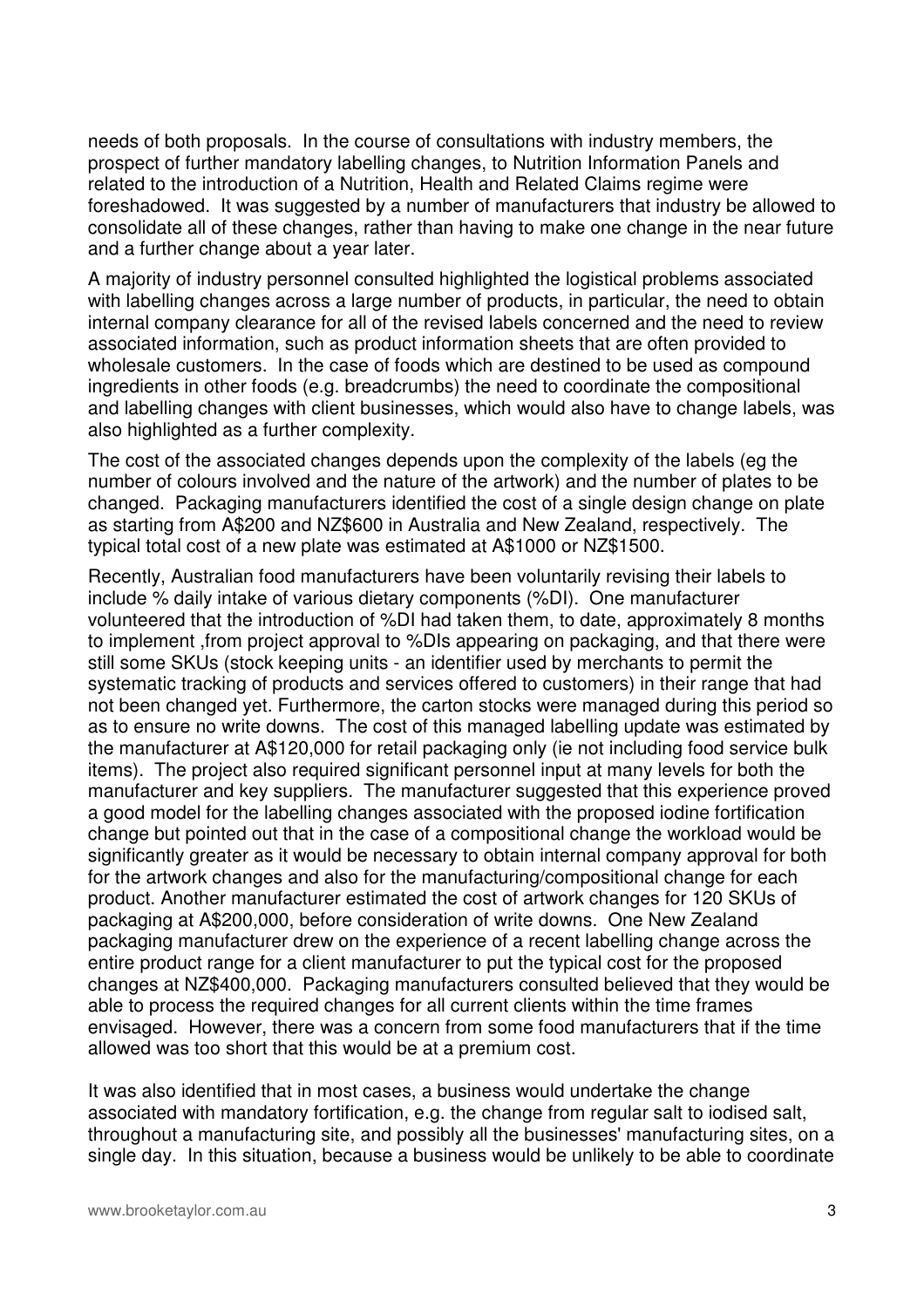run out of all of its packaging to coincide with the change over, a business would either have to take the risk of continuing to use old, out of date packaging, that did not identify the presence of folic acid and iodised salt, or it would have to accept considerable write down of pre-printed packaging material. Packaging manufacturers indicated that for larger businesses and fast moving product lines normal practice is to manufacturer 6 weeks- 2 month stock at a time. However, in the case of a slow moving or minor product line, up to 12 months label stock may be produced in a single run. The cost of write down could therefore be considerable. In consultations, one breakfast cereal manufacturer, estimated the value of packaging stock write down, based on their current stock holding, for 120 affected SKUs but run down to a minimum level to be of the order of A\$1 000,000. A major plant baker identified the value of their normal label stock holding at A\$4 000,000. A substantial percentage of this stock would be written of in a comprehensive, compositional and labelling change.

A number of industry members raised the possibility of FSANZ including a stock in trade provision for labels, which might enable the introduction of mandatory fortification within the period proposed by FSANZ but allow a longer period for the associated labelling changes to occur, thereby allowing business to run out packaging that was already printed. However, it was noted that there was a business risk with this proposal if consumers perceived industry to be taking advantage of it to avoid labelling. Support for this approach from industry was, therefore, conditional on a clear stock in trade provision being included in the Code and strong public support for it from FSANZ. It is likely, however, that this proposal would be in breach of fair trading laws in Australia and New Zealand and not therefore a viable option for further consideration.

Once a decision has been taken to implement fortification within a business, the period of time for replacement of stock in the market would be rapid for breads which have a relatively short shelf life. The maximum shelf life identified for breakfast cereal was 12 months.

### **Iodine fortification other than through addition of iodised salt**

The most common way in which salt is added during food processing is on a batch basis, either as dry salt or, via a slurry tank, as a brine solution. However, one breakfast cereal manufacturer has identified that they add salt in their process by means of a bulk system. Dry salt is held in a bulk tank and water is trickled through it to yield a brine solution which is then diluted and used for cereal cooking. The salt is delivered in bulk 20 tonne loads normally twice per week. Salt is ordered when the bulk tank level falls to around 7 tonne. As a consequence the level of salt in the tank varies between 5-27 tonne. This manufacturer has indicated that the proposal as drafted would require them to replace their bulk salt supply with iodised salt and, as a result, identified two potential logistical problems:

- differences in solubility between sodium chloride and potassium iodate would result in a varying level of iodine in their products throughout production; and
- they would not be able to run a separate production stream to produce products for export markets, such as Japan, that are iodine replete and in which iodisation is not permitted.

This manufacturer has put forward an alternative proposal that they be allowed to add iodine directly to the product through the existing systems used to add minerals to their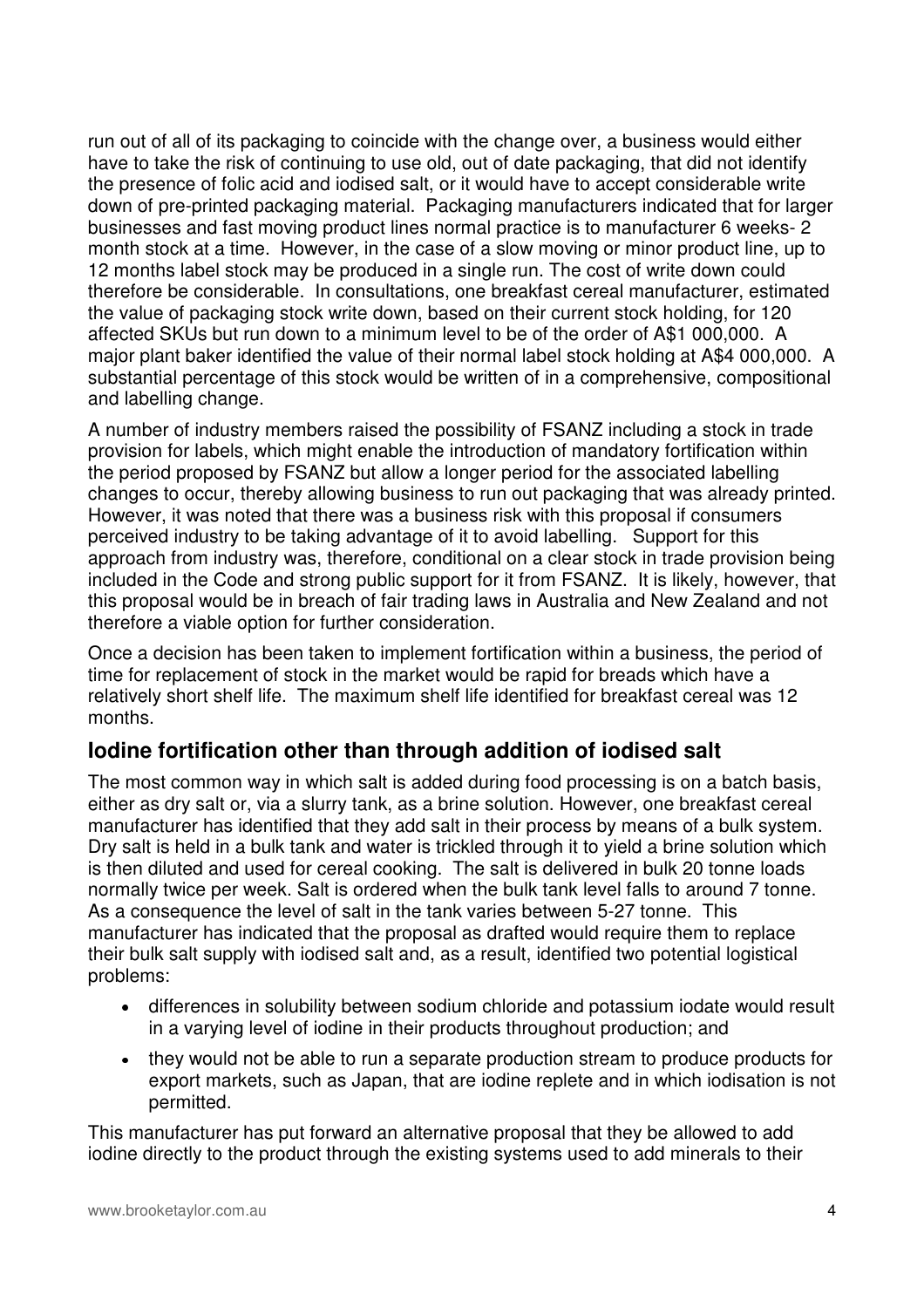#### products.

To date no trials have been undertaken by the manufacturer, or others, to ascertain the impact of the different solubilities of sodium chloride and calcium iodate. Some data in this regard would strengthen the argument. However, the impediment to export production from the use of iodised salt by this manufacturer would appear to provide a valid justification for allowing the proposal for separate addition of iodine provided that the finished product was compositionally identical to one that would have been made using iodised salt. The principle that the components of a food may be added in a variety of ways to achieve an end point is well established in the Food Standards Code. For example, in the manufacture of a beverage, one or more premixes containing flavourings, colourings, food acids and other characteristic components may be added to sugar and carbonated water. The finished product may then be described as a mixed drink (eg mixed berry fruit drink or vodka and cola), however, at no time during the manufacturing process have these components existed as discrete entities.

A parallel provision to the requirement to use iodised salt in breadmaking and breakfast cereal manufacture, might, for example, deem a product to comply if the amount of added iodine present in the product when expressed per unit weight of added salt fell within the range prescribed for iodised salt. To facilitate enforcement and to avoid consumer confusion, in regard to the mandatory use of iodised salt, FSANZ might also consider a provision that when salt and iodine are added as separate entities in propositions consistent with the definition of iodised salt, they are to be declared in the ingredient list as iodised salt.

### **Conclusions**

### **Labelling**

On balance, whilst a majority of those manufacturers consulted suggested that 18 months from the date of gazettal of the second $4$  mandatory fortification proposal would be sufficient, a number were strongly of the view that they would need 2 years to ensure fortification could be implemented and that all their labels could be changed.

Furthermore, salt producers have suggested that they would not be able to provide sufficient iodised salt to meet the full market demand resulting from the mandatory fortification proposal for 6-12 months after gazettal. Taking this into account, together with the the 12 month shelf life for breakfast cereal products, some provision, to enable clearance of slow moving stock and stock in smaller regional and rural outlets beyond 18 months may also be warranted.

There was a strong view from the food industry that, having regard to the significant costs to industry involved in introducing mandatory fortification and the associated labelling changes, any future changes to mandatory labelling should be delayed until they may be implemented in a coordinated manner.

 $\frac{1}{4}$  It has been assumed to date that Proposal P230 would be completed after P295 (folic acid fortification), Both of these proposals may result in labelling changes. It would be appropriate to ensure that any such changes are coordinated in order that industry are only required to redesign labels once.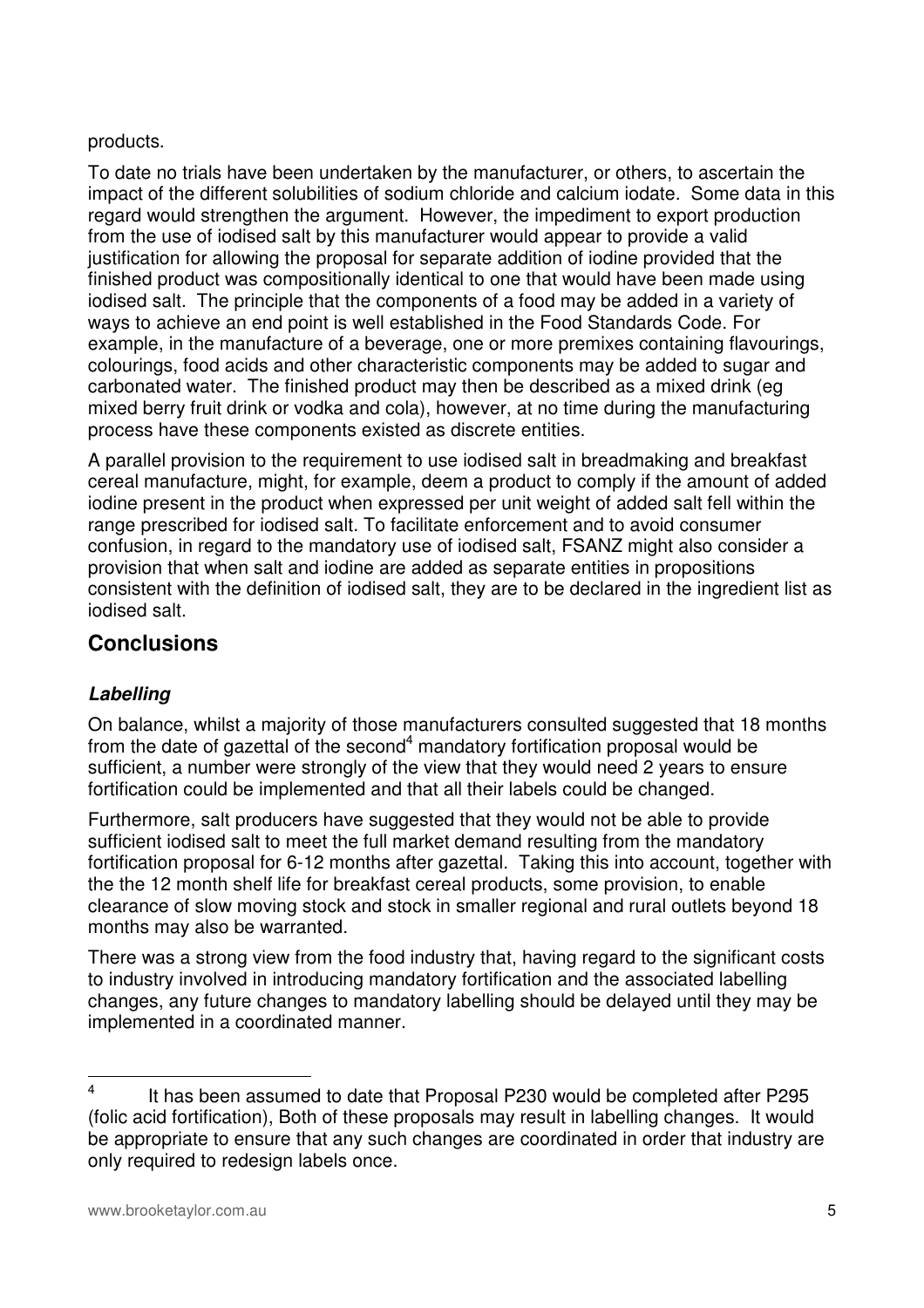#### **Logistics of iodine addition**

There is apparent justification in the case of at least one food manufacturer, where bulk salt is used, to allow separate addition of iodine in place of iodised salt. Consideration should be given to ensuring that in this event, the outcome achieved is identical to that which would result from the use of iodised salt and also, to facilitate enforcement and avoid consumer confusion, to requiring the declaration of the entities (salt and iodine) as iodised salt in the ingredient list.